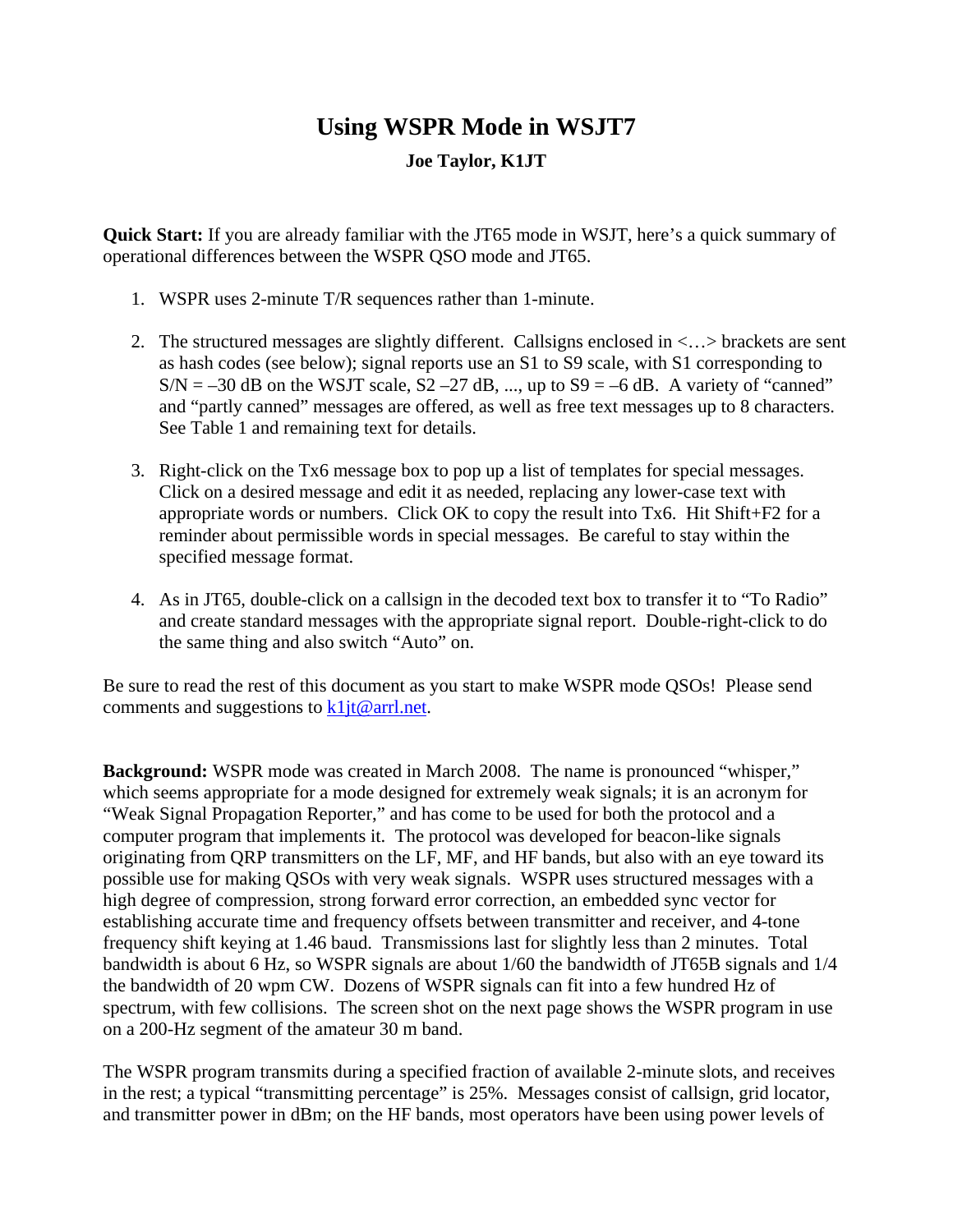100 mW to 5 W. As you can see in the screen shot below, WSPR signals can be decoded with signal-to-noise ratios as low as –29 dB in the standard reference bandwidth of 2500 Hz. As in JT65, strong forward error correction guarantees that messages are almost always received exactly as transmitted, or not at all.



**WSPR Mode in WSJT:** The WSPR protocol has now been extended to include message types useful for making 2-way contacts. Capabilities for such QSOs have been built into WSJT Version 7. The new message types are illustrated by templates and examples in Table 1, on the next page. Upper-case letters and numerals are conveyed exactly as shown in the templates. Lower-case items are replaced by appropriate parameter values, for example call=K1JT, grid=FN20, rpt=S1 to S9, name=VICTORIA, wx=SNOW, freetext=CUL JACK, and so on, as shown in the examples.

WSPR messages may contain one full callsign and one "hash-coded" callsign. The transmission of hash codes is indicated by angle brackets surrounding the call, as in  $\leq$ K1JT $\geq$ ; the brackets appear in displays of both transmitted and received messages. Since hashing is a many-to-one mapping, the process is not reversible. However, if a full callsign has been decoded in a previous transmission, the decoder may assume that matching hash codes usually imply matching callsigns. With a 15-bit hash code, the chances of misidentification are very small, especially within the confines of a particular QSO.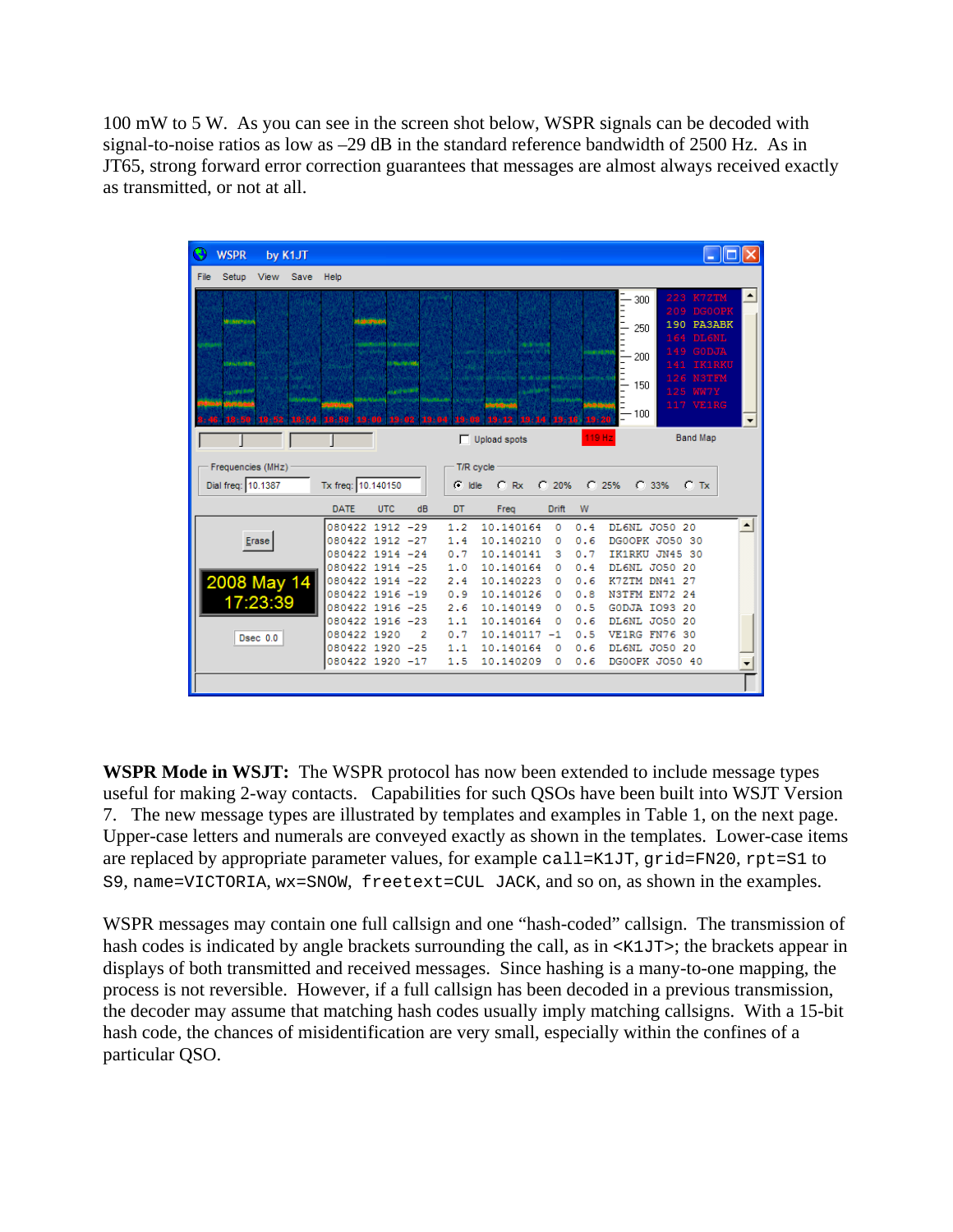| <b>Template</b>             | <b>Example of usage</b>   |
|-----------------------------|---------------------------|
| CQ call grid                | CQ K1JT FN20              |
| CQ p/cal1                   | CQ PJ4/K1JT               |
| <call1> call2</call1>       | <k1jt> W6CQZ</k1jt>       |
| DE call grid                | DE W6CQZ CM87             |
| DE p/cal1                   | DE PJ4/K1JT               |
| call1 <call2> rpt</call2>   | W6CQZ <k1jt> S4</k1jt>    |
| QRZ call                    | QRZ K1JT                  |
| p/call rpt                  | PJ4/W6CQZ S4              |
| call1 <call2> R rpt</call2> | K1JT <w6cqz> R S3</w6cqz> |
| p/call R rpt                | PJ4/K1JT R S3             |
| <call1> call2 RRR</call1>   | <w6cqz> K1JT RRR</w6cqz>  |
| call1 <call2> RRR</call2>   | W6CQZ <k1jt> RRR</k1jt>   |
| DE p/call RRR               | DE PJ4/K1JT RRR           |
| 73 DE call grid             | 73 DE W6CQZ CM87          |
| 73 DE p/call                | 73 DE PJ4/K1JT            |
| TNX name 73 GL              | TNX VICTORIA 73 GL        |
| OP name 73 GL               | OP HARRY 73 GL            |
| pwr W DIPOLE                | 5 W DIPOLE                |
| <b>PWY W VERTICAL</b>       | 10 W VERTICAL             |
| pwr W gain DBD              | 1 W 0 DBD                 |
| pwr W gain DBD 73 GL        | 1500 W 21 DBD 73 GL       |
| PSE QSY freq KHZ            | PSE QSY 1811 KHZ          |
| WX wx temp F/C wind         | WX SNOW -5 C CALM         |
| freetext                    | CUL JACK                  |

Table 1. Templates and examples of WSPR messages.

A minimal QSO using WSPR mode might look like the following sequence of messages:

|    | 1. CO K1JT FN20             |                           |
|----|-----------------------------|---------------------------|
| 2. |                             | <k1jt> W6COZ</k1jt>       |
|    | 3. W6COZ <k1jt> S4</k1jt>   |                           |
| 4. |                             | K1JT <w6coz> R S3</w6coz> |
|    | 5. <w6cqz> K1JT RRR</w6cqz> |                           |
| б. |                             | TNX JOE 73 GL             |

A third-party operator listening to this QSO from the beginning would copy everything just as the participating stations do. Even if only one of the QSO partners can be copied at the third station, both callsigns will be received in full. If the third-party operator tunes into the middle of a QSO, so that his decoder cannot yet identify one of the hashed callsigns, it will produce something like

W6CQZ <...> S4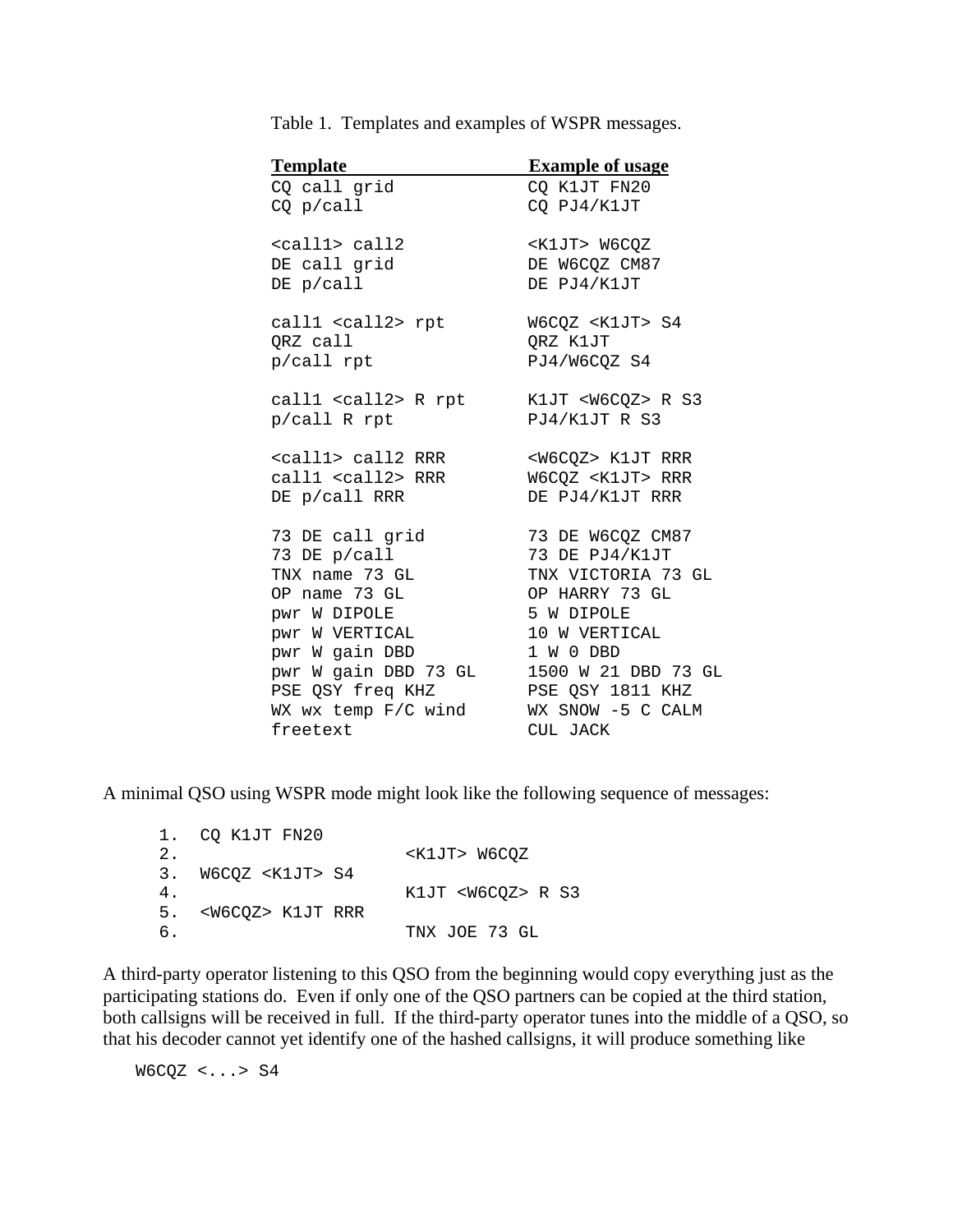instead of the full message. He must then stay tuned to determine the identity of the missing callsign. There will be no ambiguities for the QSO partners themselves. Full callsigns are always decoded (or already available, in the case of one's own call) before their hash codes are needed.

Signal report S1 corresponds to  $-30$  dB on the WSJT scale,  $S2 = -27$  dB,  $S3 = -24$  dB, etc., up to  $S9 = -6$  dB. On this scale, the threshold for signal audibility is around S5 to S6. The placeholder "p/" stands for an add-on prefix or suffix in compound callsigns like ZB2/DF2ZC or DH7FB/P. Information conveying the prefix or suffix replaces the information that would otherwise carry a grid locator or hashed callsign.

The lower-case items "pwr", "gain", "temp", and "freq" in Table 1 stand for numbers. A 2m EME station might send the message

1500 W 21 DBD

to inform his QSO partner about his equipment. Similarly, a QRP HF station might send

1 W 0 DBD

or

5 W DIPOLE

If an operator finishes a QSO on 80 m and wants to try 160 m next, he might send

PSE QSY 1811 KHZ

Weather reports can be conveyed by setting "wx" to CLEAR, CLOUDY, RAIN, or SNOW; "temp" should be set to a value such as 76 F or -5 C; "wind" should be be set to CALM, BREEZES, or WINDY. Names may contain up to nine letters, and "freetext" may contain any combination of eight or fewer letters, numerals, spaces, and the punctuation marks + . / ? . Space has been reserved in the WSPR protocol for many more "canned" or "partly canned" messages like those in the final group of templates, after some on-the-air experience has been gained.

The screen shot on the next page shows WSJT making a (simulated) WSPR-mode QSO. Notice the extremely narrow bandwidth of the signal on the waterfall spectrogram. The signal illustrated here is nearly 10 dB below audible threshold.

**Protocol Specifications:** Basic specifications of the WSPR protocol are presented in Table 2. For comparison, specs for the JT65 mode are also shown. The WSPR message payload is 50 bits per transmission; most messages use 28 bits for a standard callsign and 15 bits for a hash-coded callsign or grid locator. The remaining 7 bits convey signal reports, acknowledgments, power levels, and special message types. Special messages can use the first 43 bits for any dedicated purpose. The WSPR protocol uses continuous-phase 4-tone FSK with tone spacing and keying rate equal to  $12000/8192 = 1.46$  Hz. Each transmission contains  $(50+K-1) \times 2 = 162$  channel symbols, and each symbol conveys both a data bit (MSB) and a synchronizing bit (LSB). Transmissions last for  $162*8192/12000 = 110.6$  s.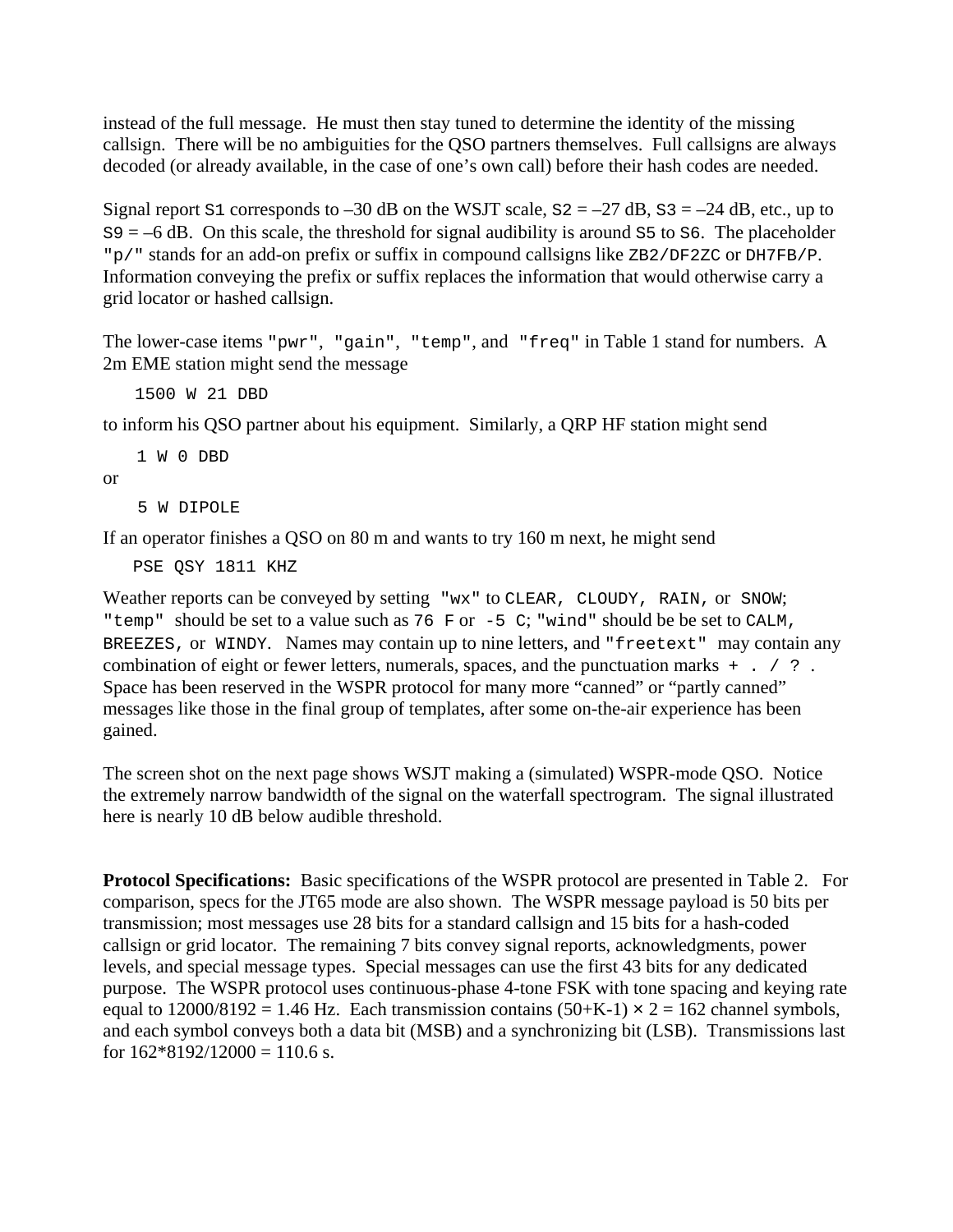| ο                               | SpecJT by K1JT   |                                  |                         |           |                           |                                                                  |                     |                          |                      |                                                                                                                  |
|---------------------------------|------------------|----------------------------------|-------------------------|-----------|---------------------------|------------------------------------------------------------------|---------------------|--------------------------|----------------------|------------------------------------------------------------------------------------------------------------------|
| Options                         |                  | Freq: 314 DF: -1185 (Hz)         |                         | <b>BW</b> |                           |                                                                  |                     |                          |                      | Speed: 6 1 C 2 C 3 C 4 C 5 C H1 C H2                                                                             |
| 300 -1200 -1100 -1000 -900 -800 |                  |                                  |                         |           |                           | -700 -600 -500 -400 -300 -200 -100                               | Ω.                  | 100<br>200               | 300<br>400           | 500<br>600<br>700<br>loodmahaalaa laad aa baabaa baadaa dagaalaa k <del>uu kuu ka</del> adaa dagaalaa dagaalaa d |
|                                 |                  |                                  |                         |           |                           |                                                                  |                     |                          |                      |                                                                                                                  |
|                                 |                  |                                  |                         |           |                           |                                                                  |                     |                          |                      |                                                                                                                  |
|                                 |                  |                                  |                         |           |                           |                                                                  |                     |                          |                      |                                                                                                                  |
|                                 |                  |                                  |                         |           |                           |                                                                  |                     |                          |                      |                                                                                                                  |
|                                 |                  |                                  |                         |           |                           |                                                                  |                     |                          |                      |                                                                                                                  |
|                                 |                  |                                  |                         |           |                           |                                                                  |                     |                          |                      |                                                                                                                  |
|                                 |                  |                                  |                         |           |                           |                                                                  |                     |                          |                      |                                                                                                                  |
|                                 |                  |                                  |                         |           |                           |                                                                  |                     |                          |                      |                                                                                                                  |
|                                 | $W$ WSJT 7       | by K1JT                          |                         |           |                           |                                                                  |                     |                          |                      | $ \Box$ $\times$                                                                                                 |
|                                 | File Setup View  |                                  | Mode Decode Save Band   |           | Help                      |                                                                  |                     |                          |                      |                                                                                                                  |
|                                 |                  |                                  |                         |           |                           |                                                                  |                     |                          | Moon                 |                                                                                                                  |
|                                 |                  |                                  |                         |           |                           |                                                                  |                     |                          | Az: 300.01           |                                                                                                                  |
|                                 |                  |                                  |                         |           |                           |                                                                  |                     |                          | $E1: -68.86$<br>Dop: | $-45$                                                                                                            |
|                                 |                  |                                  |                         |           |                           |                                                                  |                     |                          | $Dgrd:-12.0$         |                                                                                                                  |
|                                 | 1.8              |                                  | 1.0000 1.0000           |           | Time(s)                   |                                                                  | VK7MO_080715_132400 |                          |                      |                                                                                                                  |
|                                 | FileID<br>130800 | Sync dB DT<br>$7 - 26 - 0.3$     | DF Drift<br>$0\quad 0$  |           | CQ VK7MO QE37             |                                                                  |                     | $\circ$                  | 44                   |                                                                                                                  |
|                                 | 131200           | $7 - 27 - 0.4$                   | 0                       |           | 0 K1JI <vk7mo> S1</vk7mo> |                                                                  |                     | 0                        | 101                  |                                                                                                                  |
|                                 | 131600<br>132000 | $7 - 26 - 0.4$<br>$7 - 27 - 0.3$ | $\theta$<br>$0 \quad 0$ | $\Omega$  | <k1jt> VK7MO RRR</k1jt>   | WX CLEAR 22 C BREEZES                                            |                     | 0<br>0                   | 570<br>128           |                                                                                                                  |
|                                 | 132400           | $5 - 27 - 0.3$                   |                         |           | 0 0 TNX JOE 73 GL         |                                                                  |                     | $-24$ 4801               |                      |                                                                                                                  |
|                                 |                  |                                  |                         |           |                           |                                                                  |                     |                          |                      |                                                                                                                  |
|                                 |                  |                                  |                         |           |                           |                                                                  |                     |                          |                      |                                                                                                                  |
|                                 | Log QSO          | Stop                             | Monitor                 | Save      | Decode                    | Erase                                                            | Clear Avg           | Include                  | Exclude              | TxStop                                                                                                           |
|                                 | To radio:        | VK7MO                            | Lookup                  |           | Sync 1                    | $\Gamma$ Zap                                                     | $\Gamma$ Tx First   | <vk7mo> K1JT</vk7mo>     |                      | c.<br>Tx1                                                                                                        |
|                                 | Grid:            | QE37pc                           | Add                     |           | $C$ lip $0$               | N                                                                | S2 Rpt              | VK7MO <k1jt> S2</k1jt>   |                      | c<br>Tx2                                                                                                         |
|                                 |                  | Az: 251                          | 10286 mi                |           | Tol 100                   | V Freeze                                                         | Sh Msg              | VK7MO <k1jt>RS2</k1jt>   |                      | C<br>Tx3                                                                                                         |
|                                 |                  | 2008 Jul 15                      |                         |           | <b>Defaults</b>           | $\Gamma$ AFC                                                     | $TxDF = 0$          | <vk7mo> K1JT RRR</vk7mo> |                      | C<br>Tx4                                                                                                         |
|                                 |                  | 13:26:08                         |                         |           | Dsec 0.0                  | Shift 0.0                                                        | GenStdMsgs          | 73 DE K1JT FN20          |                      | с<br>Tx5                                                                                                         |
|                                 |                  |                                  |                         |           |                           |                                                                  | Auto is ON          | TNX REX 73 GL            |                      | $\epsilon$<br>Tx6                                                                                                |
|                                 |                  |                                  |                         |           |                           | 0.9980 1.0000 WSPR Freeze DF: 0 Rx noise -33 dB TR Period: 120 s |                     |                          |                      | Txing: TNX REX 73 GL                                                                                             |

Table 2. Basic specifications for the JT65 and WSPR protocols.

|                                 | <b>WSPR</b>                     | <b>JT65</b> |
|---------------------------------|---------------------------------|-------------|
| <b>Message length (bits)</b>    | 50                              | 72          |
| <b>Forward error correction</b> | Convolutional, $K=32$ , $r=1/2$ | RS (63,12)  |
| <b>Channel symbols</b>          | 162                             | 126         |
| Sync vector (bits)              | 162                             | 126         |
| <b>Modulation</b>               | 4-FSK                           | 65-FSK      |
| Keying rate (baud)              | 1.46                            | 2.69        |
| <b>Transmission length (s)</b>  | 110.6                           | 46.8        |
| Occupied bandwidth (Hz)         | 5.9                             | 355         |